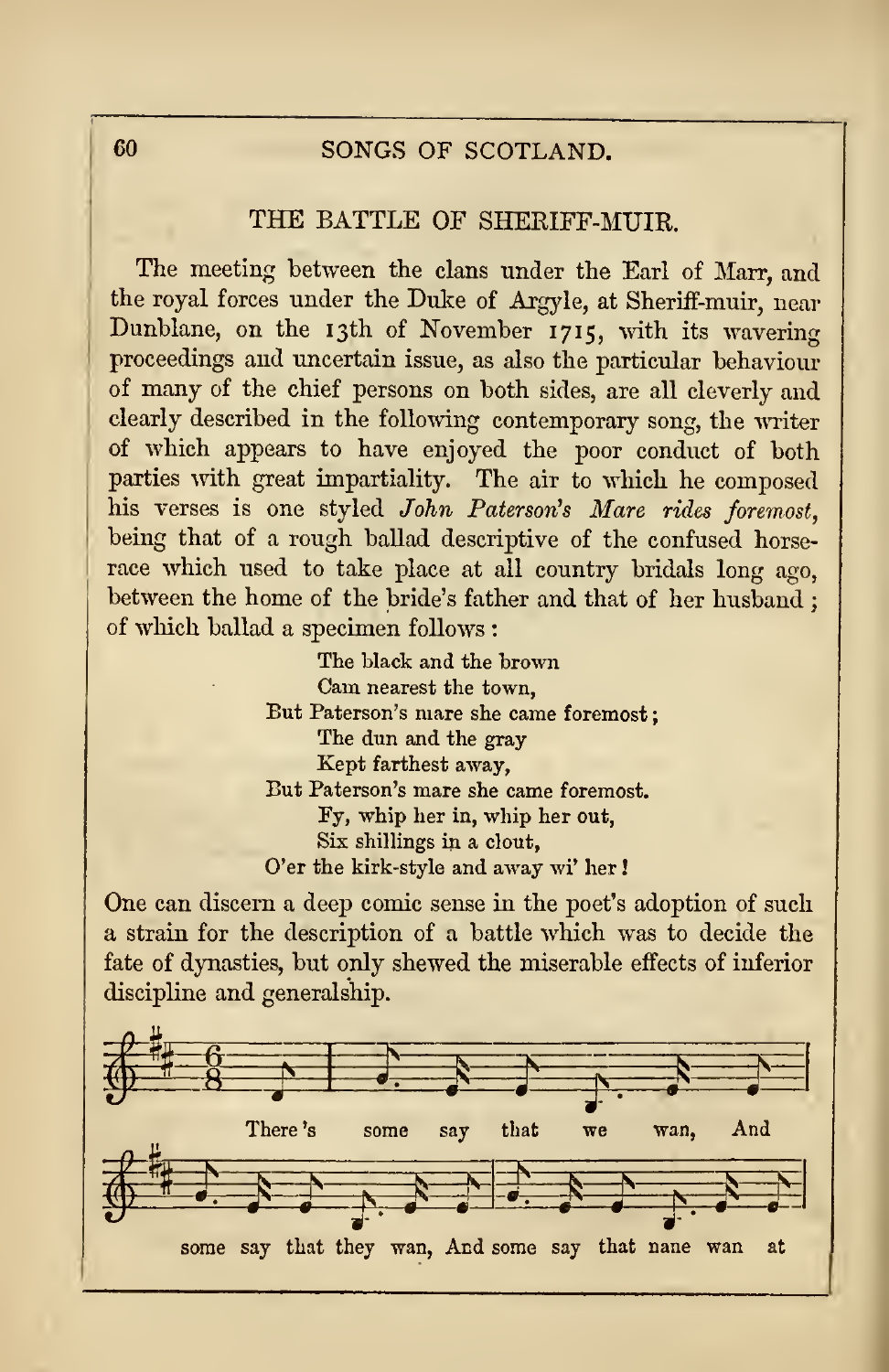THE BATTLE OF SHERIFF-MUIR. 61 <sup>E</sup>J-^^<sup>p</sup> E?EE£ a', man; But ae thing I 'm sure, that  $i \in \{1, \ldots, n\}$ a', man; But ae thing I'm sure, that  $\begin{bmatrix} 1 & 1 & 1 \\ 1 & 1 & 1 \\ 1 & 1 & 1 \end{bmatrix}$  and the saw, man; And we ran, and they ran; and And we ran, and they ran; and  $\overline{r}$ Y: ^m SS^ £ they ran, and we ran; And we ran, and they ran athey ran, and we ran; And we ran, and they ran  $a -$ <br>  $\begin{pmatrix} a & b \\ c & d \end{pmatrix}$ <br>
wa, man; And we ran, and they ran, and wa', man; And we ran, and they ran, and  $\frac{1}{2}$ they ran, and we ran; But Flor - ence ran fast - est of P^ T: :p=p: \* Ar - gyle and Bel - ha - ven, not a, man.  $Ar - gyle$  and Bel - ha - ven, not  $-1$ like fright -ed Le - ven, Which Bothes and Had - ding - ton  $\begin{picture}(180,10) \put(0,0){\vector(1,0){100}} \put(10,0){\vector(1,0){100}} \put(10,0){\vector(1,0){100}} \put(10,0){\vector(1,0){100}} \put(10,0){\vector(1,0){100}} \put(10,0){\vector(1,0){100}} \put(10,0){\vector(1,0){100}} \put(10,0){\vector(1,0){100}} \put(10,0){\vector(1,0){100}} \put(10,0){\vector(1,0){100}} \put(10,0){\vector(1,0){100}}$ saw, man; For they all, with Wight - man, ad-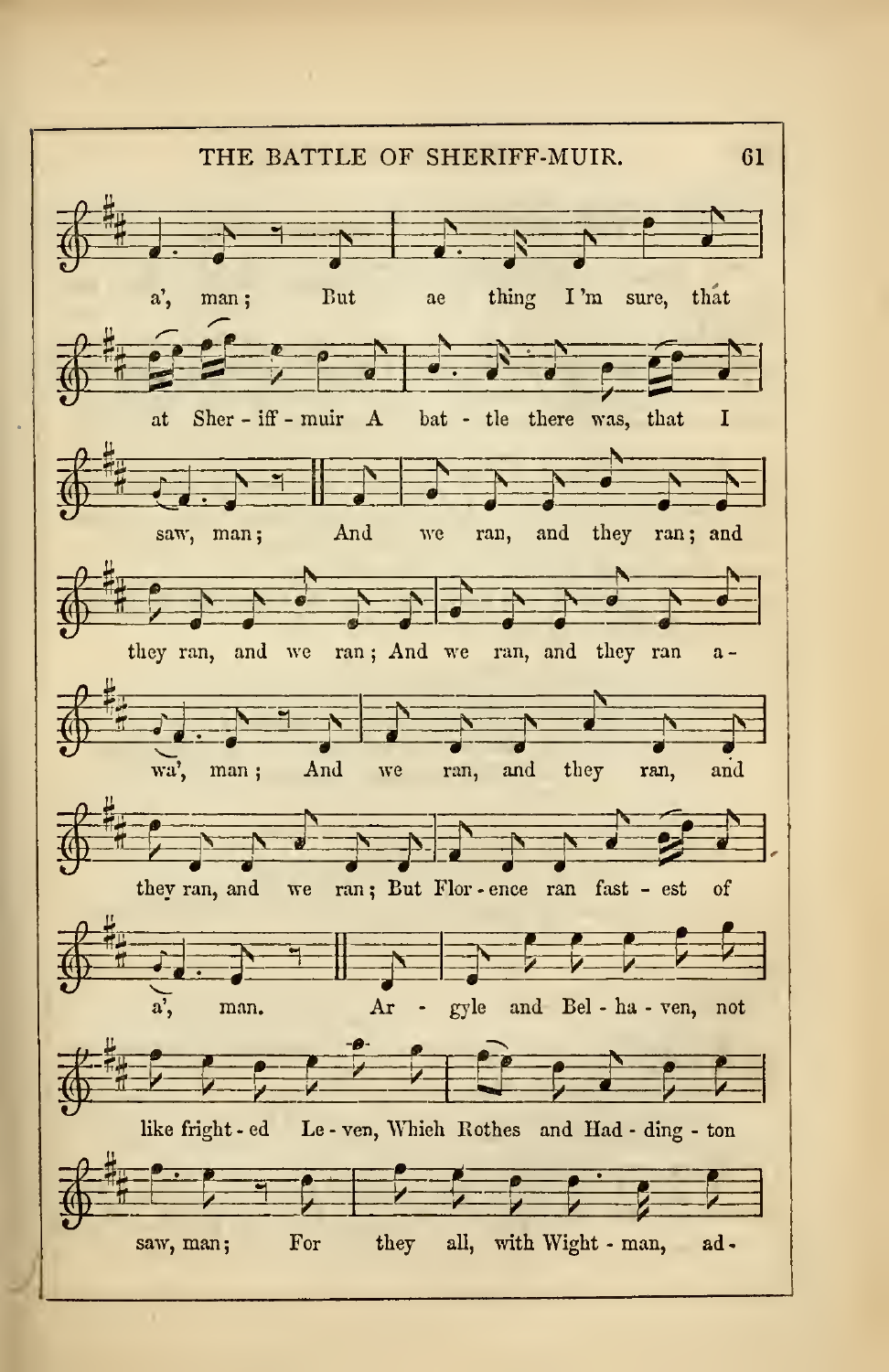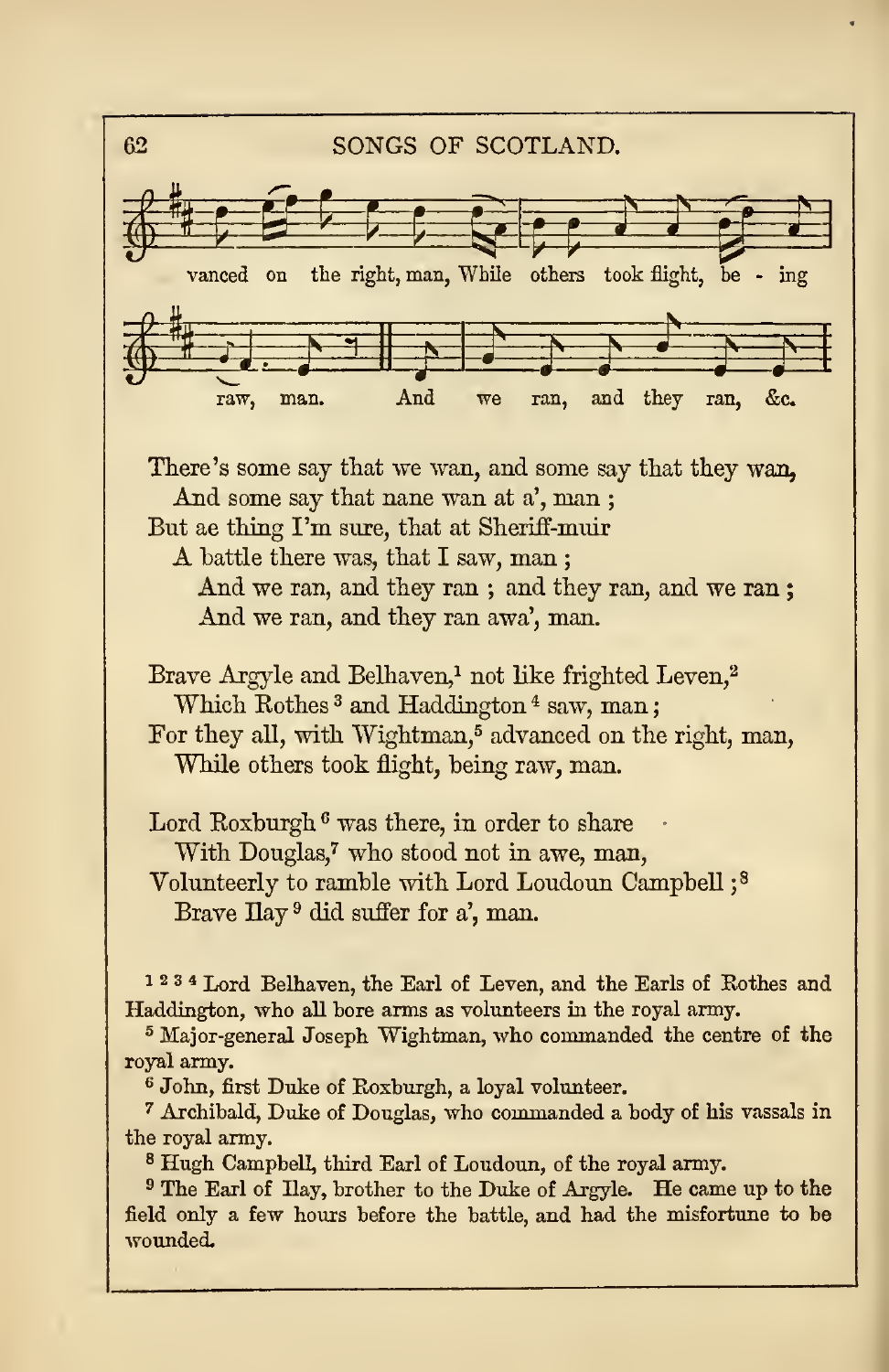#### THE BATTLE OF SHERIFF-MUIR. 63

 $Sir John Shaw<sup>1</sup> that great knight, with broadsworth most bright, On horseback he briskly did charge, man :$ A hero that's bold, none could him withhold, He stoutly encountered the targemen.

For the cowardly Whittam.<sup>2</sup> for fear they should cut him. Seeing glittering broadswords with a pa', man, And that in such thrang, made Baird aid-du-camp, And from the brave clans ran awa', man.

The great Colonel Dow gaed foremost, <sup>I</sup> trow, When Whittam's dragoons ran awa', man; Except Sandy Baird, and Naughton, the laird, Their horse shewed their heels to them a', man.

Brave Marr and Panmure<sup>3</sup> were firm, I am sure; The latter was kidnapped awa', man ; But with brisk men about, brave Harry <sup>4</sup> retook His brother, and laughed at them a', man.

Grave Marshall <sup>5</sup> and Lithgow,<sup>6</sup> and Glengary's <sup>7</sup> pith, too, Assisted by brave Logie A'mon',<sup>8</sup> And Gordons the bright, sae boldly did fight, The red-coats took flight and awa', man.

<sup>1</sup> Sir John Shaw of Greenock, an officer in the troop of volunteers, noted for his keen Whiggish spirit.

<sup>2</sup> Major-general Whitham, who commanded the left wing of the king's army.

<sup>3</sup> James, Earl of Panmure.

<sup>4</sup> The Honourable Harry Maule of Kellie, brother to the foregoing, whom he recaptured after the engagement.

<sup>6</sup> <sup>6</sup> The Earls of Marischal and Linlithgow.

<sup>7</sup> The chief of Glengary.

<sup>8</sup> Thomas Drummond of Logie Almond.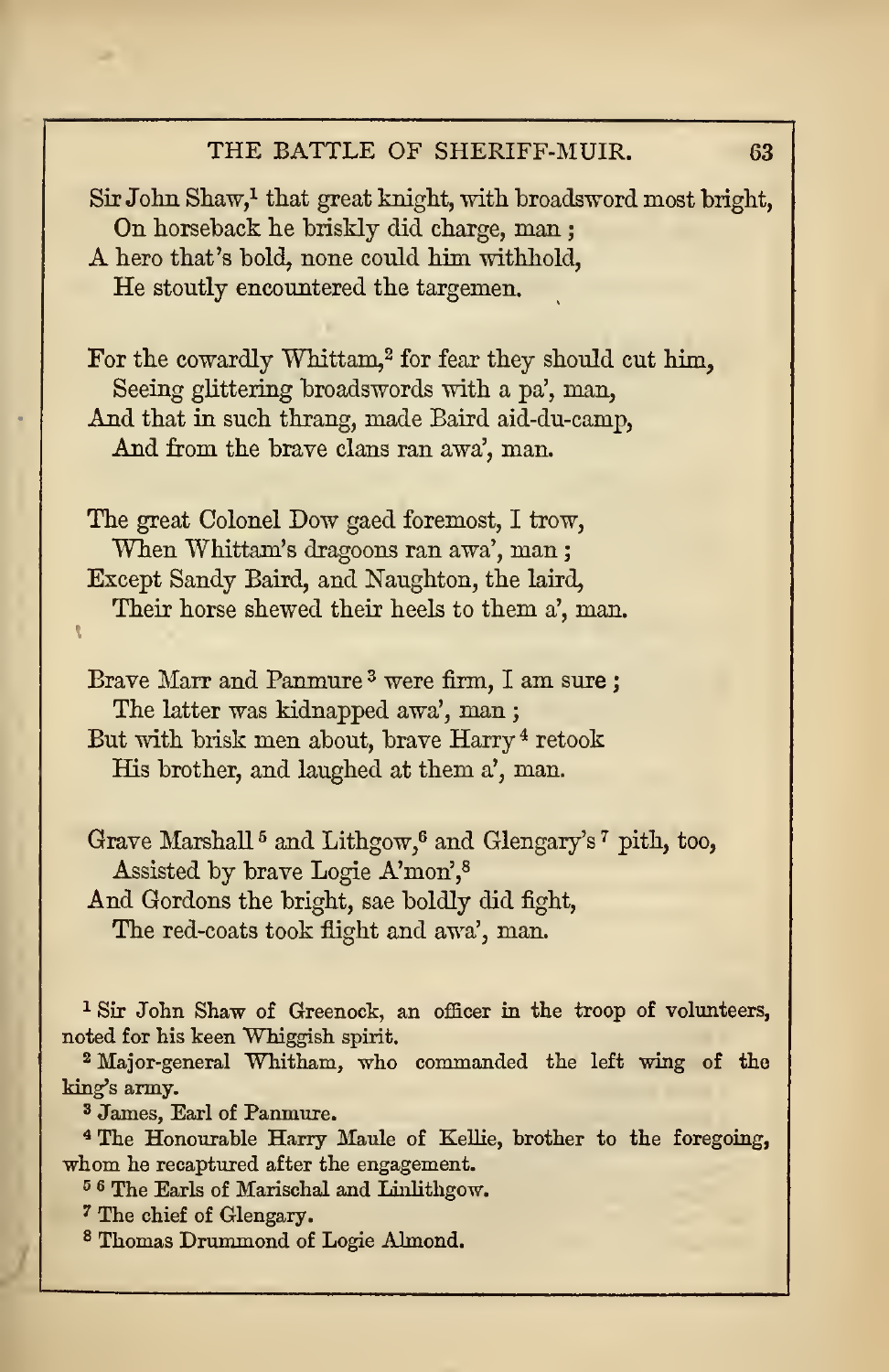| Strathmore <sup>1</sup> and Clanronald <sup>2</sup> cried still, 'Advance, Donald!'                                                                    |
|--------------------------------------------------------------------------------------------------------------------------------------------------------|
| Till both of these heroes did fa', man;                                                                                                                |
| For there was sic hashing, and broadswords a-clashing,                                                                                                 |
| Brave Forfar <sup>3</sup> himsel got a claw, man.                                                                                                      |
|                                                                                                                                                        |
| Lord Perth <sup>4</sup> stood the storm, Seaforth <sup>5</sup> but lukewarm,                                                                           |
| Kilsyth <sup>6</sup> and Strathallan <sup>7</sup> not slaw, man;                                                                                       |
|                                                                                                                                                        |
| And Hamilton <sup>8</sup> pled the men were not bred,                                                                                                  |
| For he had no fancy to fa', man.                                                                                                                       |
|                                                                                                                                                        |
| Brave, generous Southesk, <sup>9</sup> Tullibardine <sup>10</sup> was brisk,                                                                           |
| Whose father, indeed, would not draw, man,                                                                                                             |
| Into the same yoke, which served for a cloak,                                                                                                          |
| To keep the estate 'twixt them twa, man.                                                                                                               |
|                                                                                                                                                        |
| Lord Rollo, <sup>11</sup> not feared, Kintore <sup>12</sup> and his beard,                                                                             |
| Pitsligo <sup>13</sup> and Ogilvie <sup>14</sup> a', man,                                                                                              |
| And brothers Balfours, they stood the first stours;                                                                                                    |
| Clackmannan <sup>15</sup> and Burleigh <sup>16</sup> did claw, man.                                                                                    |
|                                                                                                                                                        |
|                                                                                                                                                        |
| <sup>1</sup> The Earl of Strathmore, killed in the battle.                                                                                             |
| <sup>2</sup> The chief of Clanranald.                                                                                                                  |
| <sup>3</sup> The Earl of Forfar-on the king's side-wounded in the engagement.                                                                          |
| <sup>4</sup> James, Lord Drummond, eldest son of the Earl of Perth, was lieu-<br>tenant-general of horse under Marr, and behaved with great gallantry. |
| <sup>5</sup> William Mackenzie, fifth Earl of Seaforth.                                                                                                |
| <sup>6</sup> The Viscount Kilsyth.<br><sup>7</sup> The Viscount Strathallan.                                                                           |
| <sup>8</sup> Lieutenant-general George Hamilton, commanding under the Earl of                                                                          |
| Marr.                                                                                                                                                  |
| <sup>9</sup> James, fifth Earl of Southesk.                                                                                                            |
| <sup>10</sup> The Marquis of Tullibardine, eldest son of the Duke of Athole.                                                                           |
| <sup>11</sup> Lord Rollo.<br><sup>12</sup> The Earl of Kintore.                                                                                        |
| <sup>13</sup> Lord Pitsligo.<br><sup>14</sup> Lord Ogilvie, son of the Earl of Airly.                                                                  |
| <sup>15</sup> Bruce, Laird of Clackmannan—the husband, I believe, of the old lady                                                                      |
| who knighted Robert Burns with the sword of Bruce, at Clackmannan                                                                                      |
| Tower.                                                                                                                                                 |
| <sup>16</sup> Lord Burleigh. He was an excitable person—almost a madman—                                                                               |
| and at this time a condemned criminal, having murdered a schoolmaster                                                                                  |
| for marrying a country girl he was in love with.                                                                                                       |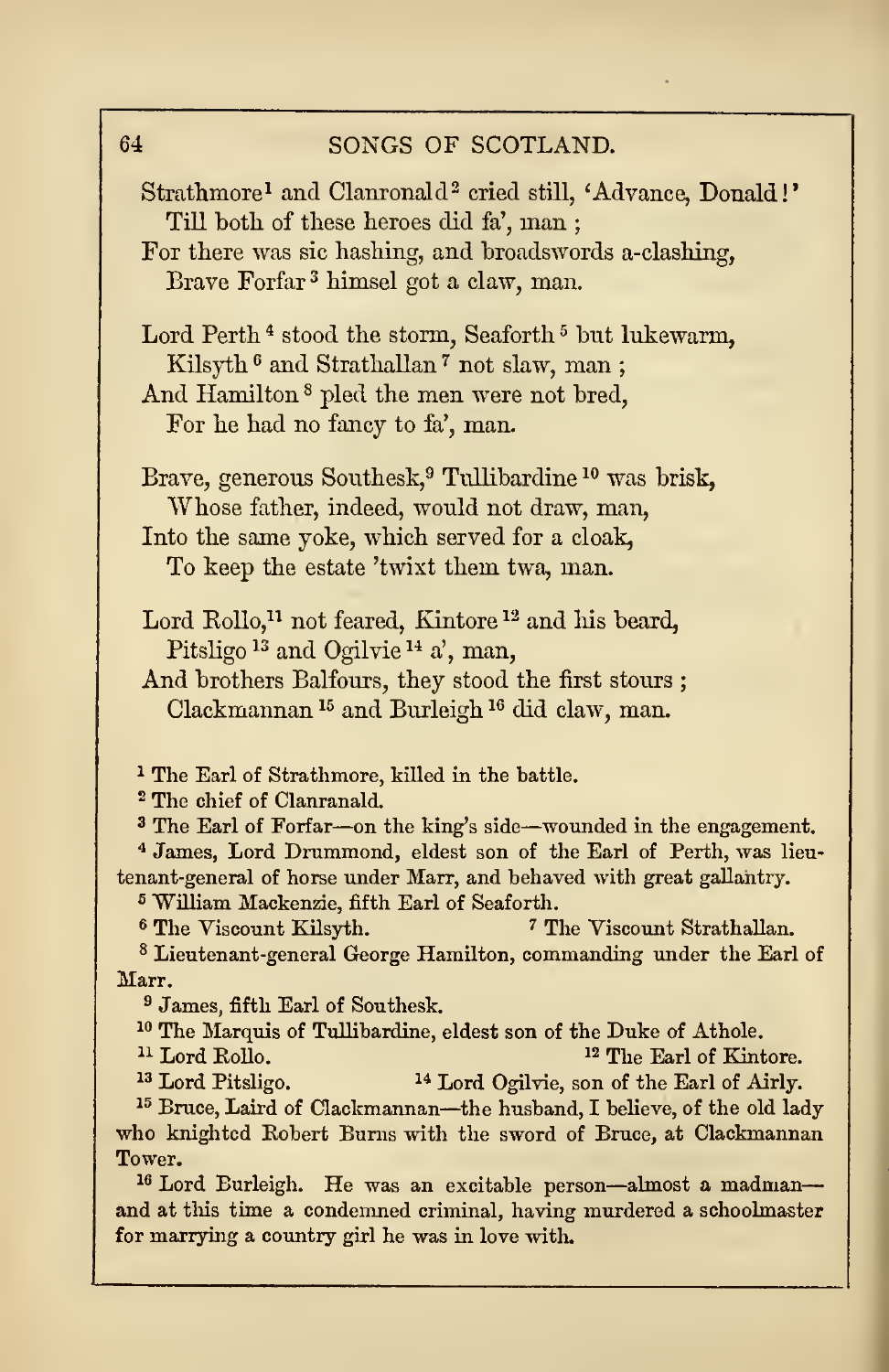# THE BATTLE OF SHERIFF-MUIR. 65

| But Cleppan <sup>1</sup> acted pretty, and Strowan, <sup>2</sup> the witty,<br>A poet that pleases us a', man;<br>For mine is but rhyme, in respect of what's fine,<br>Or what he is able to draw, man.                                                                                                                                                                                                                                                                 |
|-------------------------------------------------------------------------------------------------------------------------------------------------------------------------------------------------------------------------------------------------------------------------------------------------------------------------------------------------------------------------------------------------------------------------------------------------------------------------|
| For Huntly <sup>3</sup> and Sinclair, <sup>4</sup> they baith played the tinkler,<br>With consciences black like a craw, man;<br>Some Angus and Fife men, they ran for their life, man,<br>And ne'er a Lot's wife there at a', man!                                                                                                                                                                                                                                     |
| Then Lawrie, the traitor, who betrayed his master,<br>His king, and his country, and a', man,<br>Pretending Marr might give order to fight<br>To the right of the army awa', man;                                                                                                                                                                                                                                                                                       |
| Then Lawrie, for fear of what he might hear,<br>Took Drummond's best horse, and awa', man;<br>'Stead of going to Perth, he crossed the Forth,<br>Alongst Stirling Bridge, and awa', man.                                                                                                                                                                                                                                                                                |
| To London he pressed, and there he addressed,<br>That he behaved best o' them a', man;<br>And there, without strife, got settled for life,<br>A hundred a year to his fa', man.                                                                                                                                                                                                                                                                                         |
| In Borrowstounness, he rides with disgrace,<br>Till his neck stand in need of a draw, man;<br>And then in a tether, he'll swing from a ladder,<br>And go off the stage with a pa', man. <sup>5</sup>                                                                                                                                                                                                                                                                    |
| <sup>1</sup> Major William Clephane.<br><sup>2</sup> Alexander Robertson of Struan, chief of the Robertsons.<br><sup>3</sup> Alexander, Marquis of Huntly, afterwards Duke of Gordon.<br><sup>4</sup> The Master of Sinclair.<br><sup>5</sup> These four stanzas seem to refer to a circumstance reported at the<br>time; namely, that a person had left the Duke of Argyle's army, and<br>joined the Earl of Marr's, before the battle, intending to act as a spy; and |

joined the Earl of Marr's, before the battle, intending to act as a spy; and that, being employed by Marr to inform the left wing that the right was victorious, he gave a contrary statement, and, after seeing them retire accordingly, went back again to the royal army.